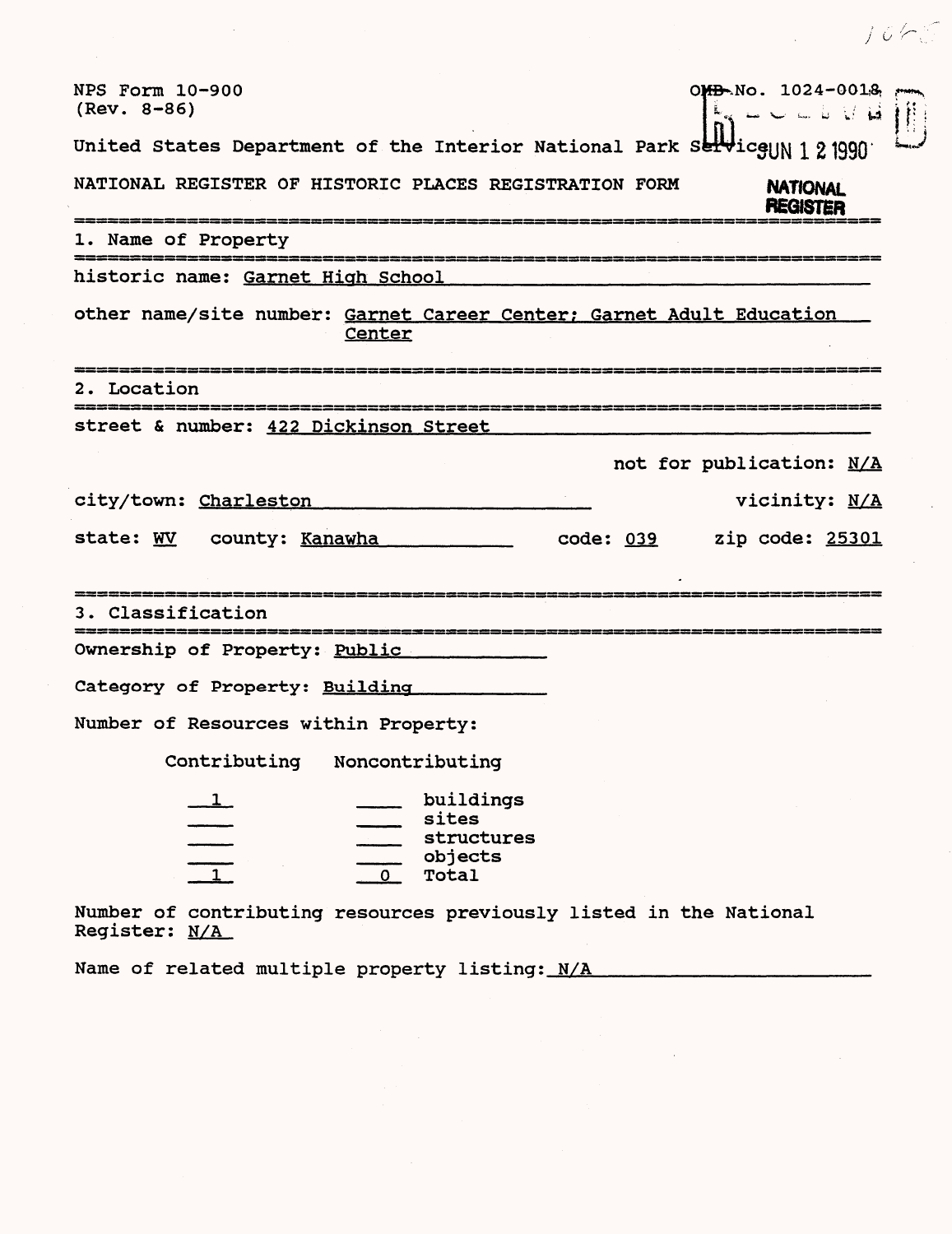4. State/Federal Agency Certification As the designated authority under the National Historic Preservation Act of 1986, as amended, I hereby certify that this  $\frac{X}{X}$  nomination request for determination of eligibility meets the documentation standards for registering properties in the National Register of Historic Places and meets the procedural and professional requirements set forth in 36 CFR Part 60. In my opinion, the property  $X$  meets does not meet the National Register Criteria. \_ See continuation<br>sheet/ WMM/CMA COMMAN<br>Signature of Certifying Official State or Federal agency and bureau In my opinion, the property \_\_\_\_ meets \_\_\_\_ does not meet the National<br>Register criteria. \_\_\_ See continuation sheet. Signature of commenting or other official Date State or Federal agency and bureau 5. National Park Service Certification I, hereby certify that this property is entered in the National Register See continuation sheet. determined eligible for the National Register See continuation sheet. determined not eligible for the National Register removed from the National Register other (explain): Signature of Keeper Date of Action 6. Function or Use Historic: Education - school Sub: secondary school Current : Education - school \_\_\_\_\_\_\_\_ Sub: trade and technical school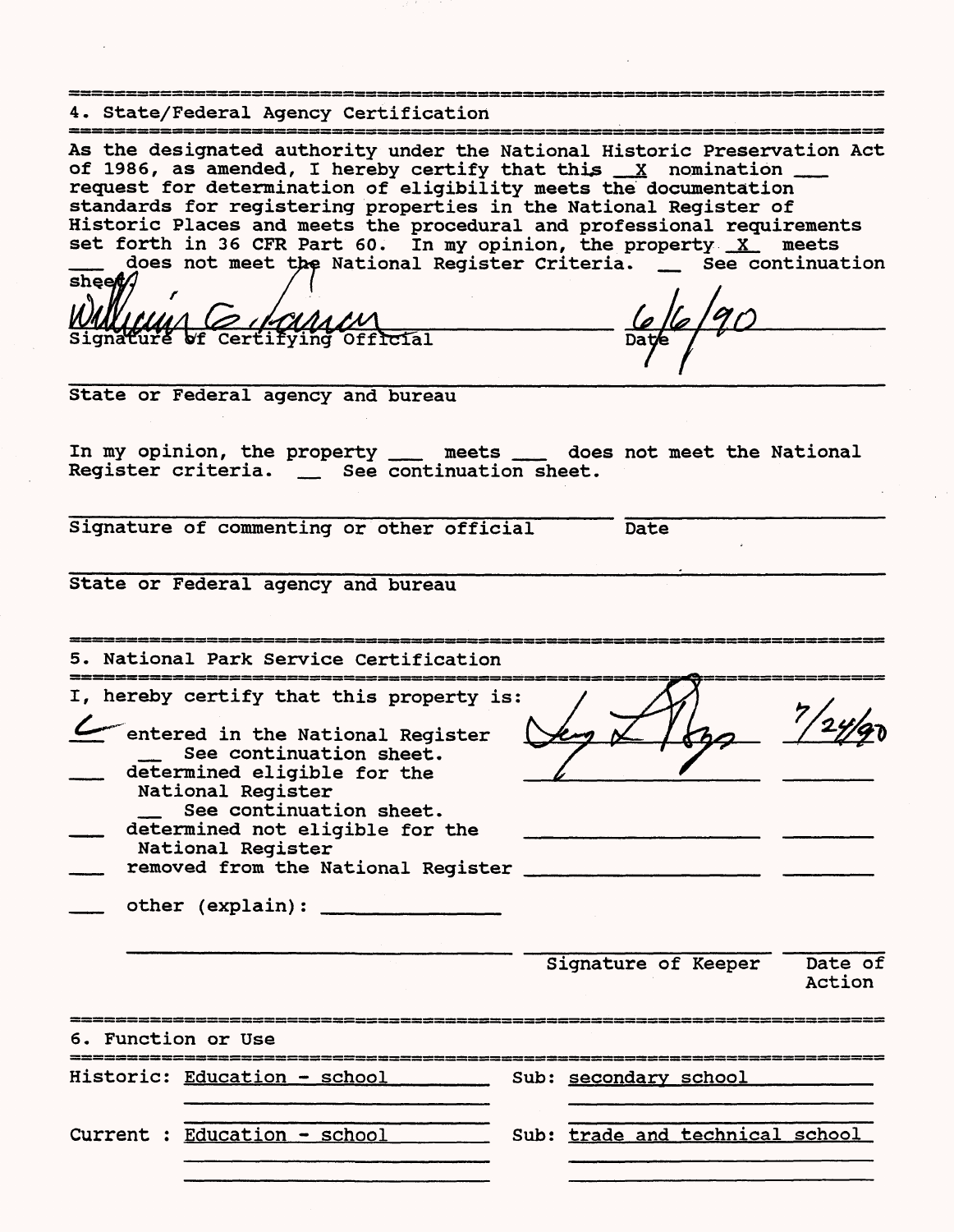| 7. Description                                                                                                                                                                      |
|-------------------------------------------------------------------------------------------------------------------------------------------------------------------------------------|
| Architectural Classification:<br>Late 19th and 20th Century Revival<br>Classical Revival Districts                                                                                  |
| Other Description: $N/A$                                                                                                                                                            |
| Materials: foundation Brick-stone roof Asphalt<br>Brick other<br>walls<br>Tile____                                                                                                  |
| Describe present and historic physical appearance. X See continuation<br>sheet.                                                                                                     |
| 8. Statement of Significance                                                                                                                                                        |
| Certifying official has considered the significance of this property in<br>relation to other properties: Yes, state _______.                                                        |
| Applicable National Register Criteria: A                                                                                                                                            |
| Criteria Considerations (Exceptions) : G                                                                                                                                            |
| Areas of Significance: Education<br>Ethnic Heritage - Black<br><u> 1980 - Jan Stein Stein Stein Stein Stein Stein Stein Stein Stein Stein Stein Stein Stein Stein Stein Stein S</u> |
| Period(s) of Significance: 1928-1956                                                                                                                                                |
| Significant Dates : 1928-29                                                                                                                                                         |
| Significant Person(s): N/A                                                                                                                                                          |
|                                                                                                                                                                                     |
| Architect/Builder: Warne, Tucker, Silling, Hutchison, architect                                                                                                                     |
| State significance of property, and justify criteria, criteria<br>considerations, and areas and periods of significance noted above.                                                |

**X\_ See continuation sheet.**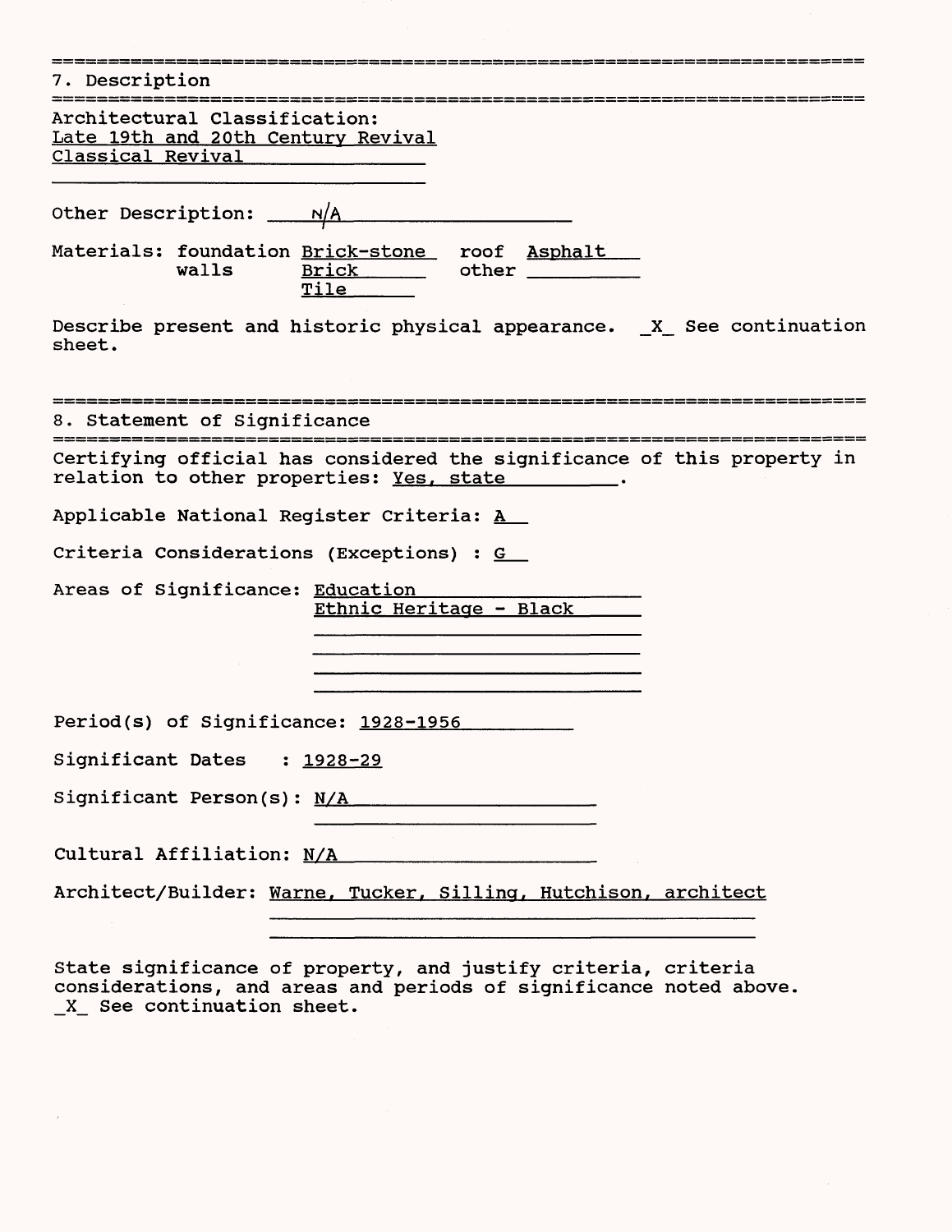9. Major Bibliographical References \_X\_\_ See continuation sheet. Previous documentation on file (NPS): N/A preliminary determination of individual listing (36 CFR 67) has been requested. previously listed in the National Register previously determined eligible by the National Register designated a National Historic Landmark recorded by Historic American Buildings Survey # \_\_\_\_\_\_\_ recorded by Historic American Engineering Record # \_\_\_\_\_\_\_ Primary Location of Additional Data: State historic preservation office Other state agency Federal agency Local government University X Other -- Specify Repository: Kanawha County Board of Education 10. Geographical Data Acreage of Property: 1 acre approximately UTM References: Zone Easting Northing Zone Easting Northing A 17 444940 4244740 B  $\qquad \qquad \Box$ Verbal Boundary Description: \_ See continuation sheet. Consists of Parcel No. 16, Assessor's East Charleston Map No. 10, 18-158, 159, 11-17-65. Bounded on the North by Lewis Street, on the east by Shrewsbury Street, and on the west by Dickinson Street. Boundary Justification: \_\_ See continuation sheet. Encloses the parcel historically associated with Garnet High School and its later addition. ▄▖▄▖▅▖▅▖▄▖▅▖▅▖▅▖▅▖▅▖▅▖▅▖▅▖▄▖▄▖▄▖▄▖▅▖▅▖▅▖▅▖▅▖▅▖▄ 11. Form Prepared By Name/Title: Rodney S. Collins, Architectural Historian; James D. Randall, Charleston Organization: Division of Culture & History Date: April 20. 1990 Street & Number: The Cultural Center Telephone: 304/348-0240 City or Town: Charleston State:WV ZIP: 25305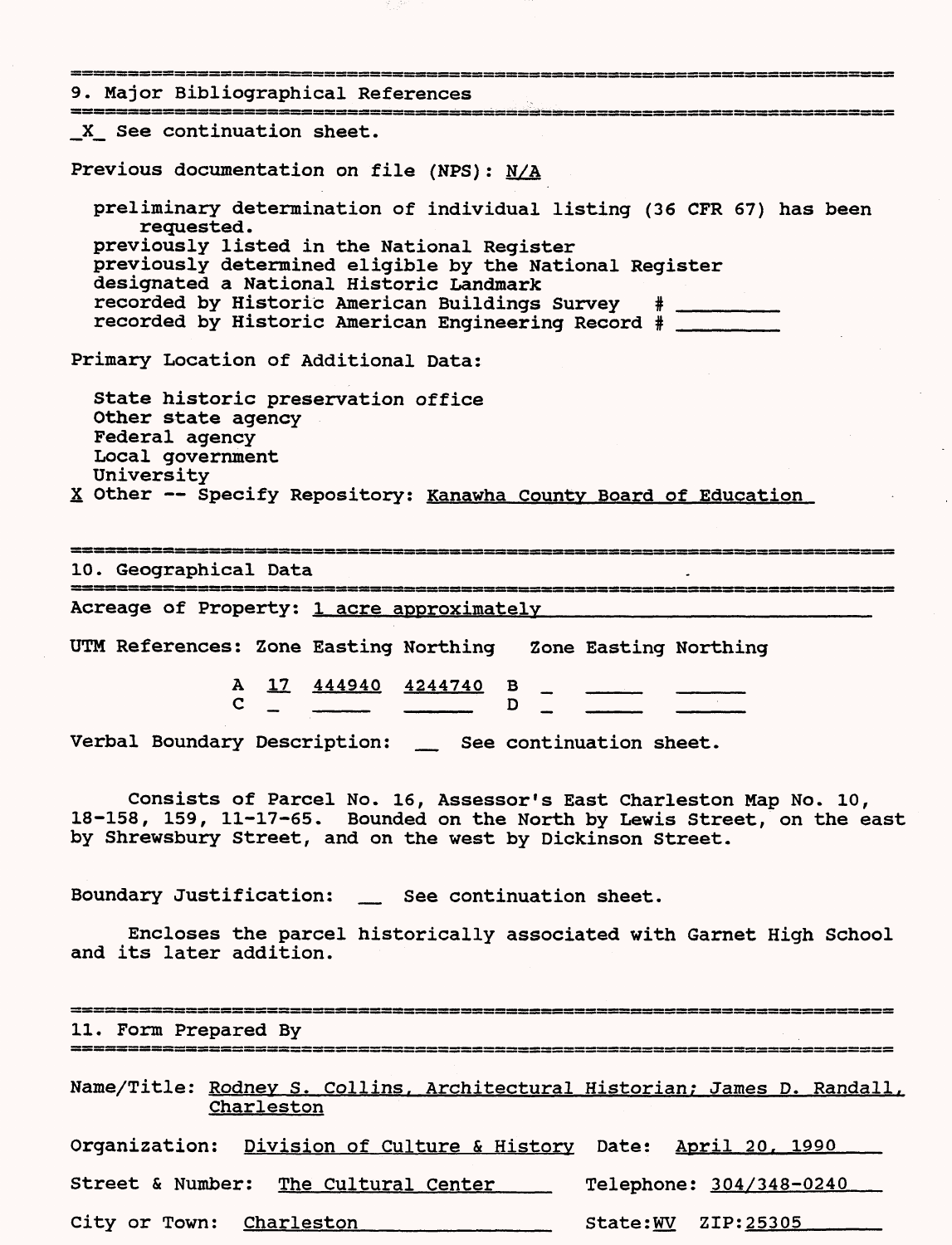# **National Register of Historic Places Continuation Sheet**

Section number  $\frac{7}{2}$  Page  $\frac{1}{2}$ 

Garnet High School, now Garnet Career Center, occupies a substantial parcel facing Shrewsbury Street, Lewis Street, and Dickinson Street close to the core of downtown Charleston, Kanawha County, West Virginia. The building's continuous use for educational purposes, first for African Americans, and during the late 20th century as an adult education center, has invested the building with a unique status in West Virginia's capital city. With the demolition of the mammoth Charleston High School in 1989, Garnet is the only remaining public school building in the city's commercial center.

Constructed in 1928-29 from the plans of the prestigious Charleston architectural firm of Warne, Tucker, Silling and Hutchison, and dedicated December 2-4, 1929, Garnet High was designed with quality materials in a style similar to that of Charleston High (1925-89) and Roosevelt Junior High (1922), also by the same firm. Building density in the neighborhood denied the school a campus, though the architects were careful to design the building with three formal elevations that convey a strong Classical impression.

Three stories high, and rectangular in plan, Garnet High is a red brick over tile structure with a steel frame. Smooth limestone accents the arched recessed entry, first story beltcourse, and cornice. The building's principal entrance faces east, off Shrewsbury, within a shallow 3-story pavilion. Two shallow setbacks break the plane of the front facade between the entrance pavilion and the corner of the building at Lewis and Shrewsbury. The effect was intended to break the monotony of a nearly cubic mass on a limited building site. Dominating the building's front is the limestone arched entrance containing two sets of double doors, transom lights, and a limestone tympanum. Within the frieze of the tympanum is the carved inscription "Garnet High School," and above this a cartouche displaying an open book. The soffit of the deep entrance arch is paneled; a carved keystone caps the structure.

Large character-defining steel windows pierce the Lewis Street and Dickinson Street elevations. These openings contain as many as 25 panes each.

Attached to the south wall of Garnet High School is a less than fifty-year-old addition; it is of considerable interest despite its recent age. The design of the addition was intended to complement the older building through a set-back arrangement, an attempt to soften the effect of the later addition. The glazing and brick textures were also chosen for their complementary effect. Designer of the addition was John C. Norman (1892-1967), West Virginia's first licensed black architect and structural engineer.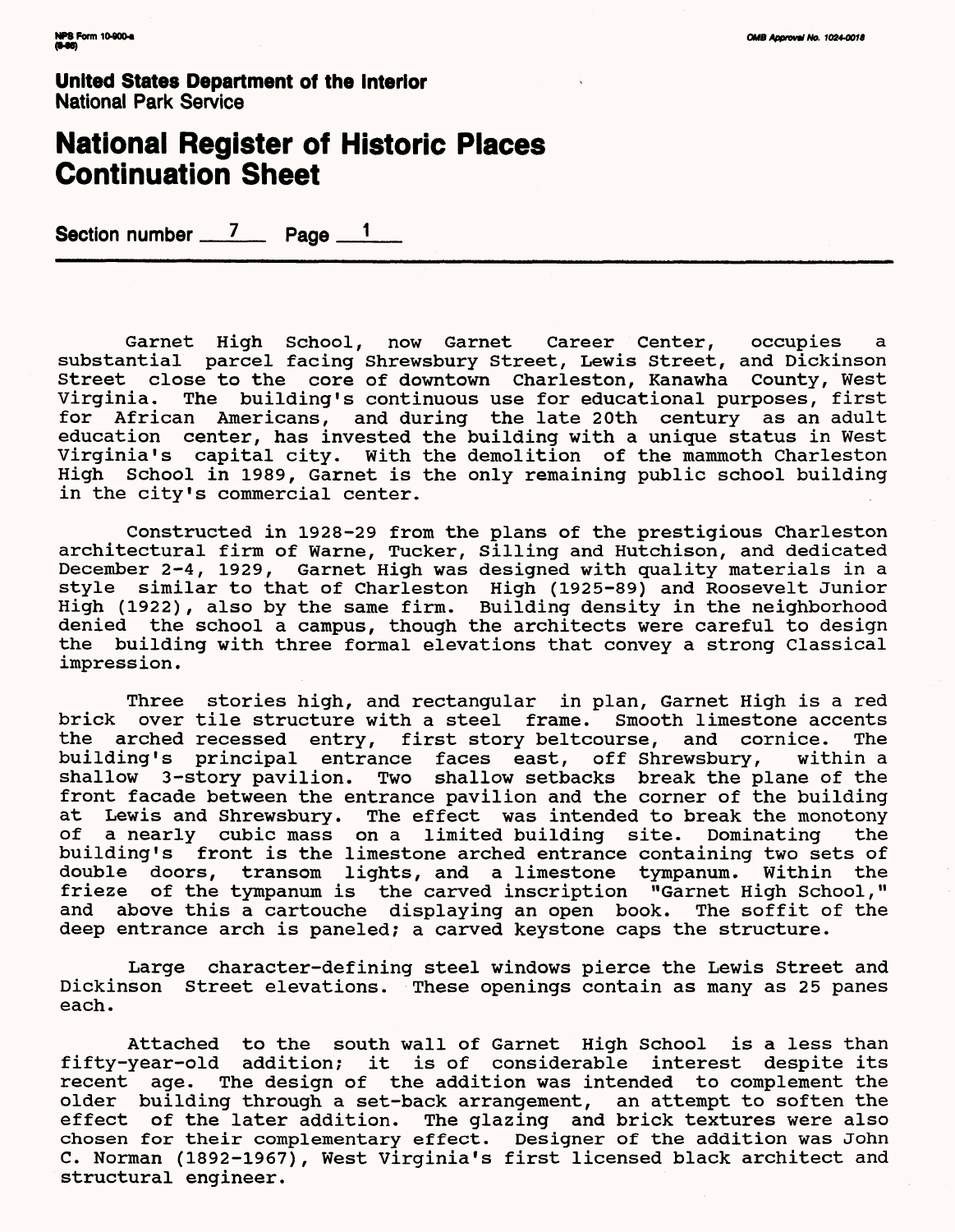# **National Register of Historic Places Continuation Sheet**

Section number  $\frac{7}{2}$  Page  $\frac{2}{2}$ 

Well preserved interior components include the intact building plan, spaces, architectural features, and various finishes and materials. Garnet's lobby, auditorium, and gym, opening off the main entrance, present excellent ornamental plaster mouldings, millwork, and wood floors. Hallway floors are covered with terrazo.

The central spaces within the building are dominated on floors one and two by the auditorium and gym. Hallways and classrooms are found on the perimeters. The principal's office and library on the second floor, The principal's office and library on the second floor, and book store with "Dutch door," are intact. Classrooms throughout feature original blackboards, baseboards, hardwood floors, oak trim, and paneled wood doors. Extending the building to the south is the later addition containing an auto shop and classrooms.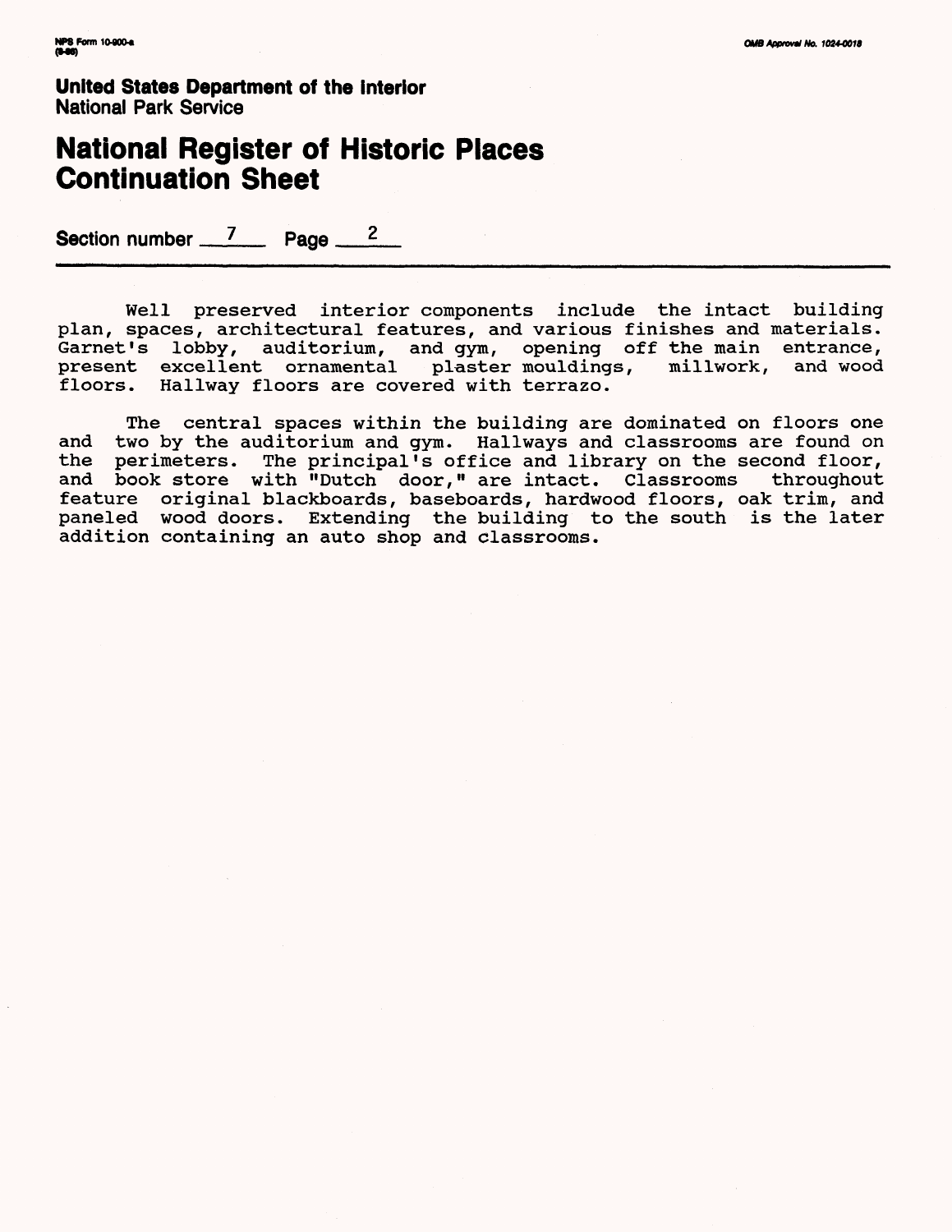### **National Register of Historic Places Continuation Sheet**

Section number  $8$  Page  $1$ 

#### **Significance**

Garnet High School is significant because of its association with events and processes that have been significant parts of the growth of education in West Virginia, Charleston, and the Kanawha Valley. Under Criterion A of the National Register, Garnet qualifies as a significant symbol of black pride and as an educational and cultural center for<br>blacks in Charleston. West Virginia's capital. before Brown versus Board in Charleston, West Virginia's capital, before Brown versus Board of Education in 1954 ended racial segregation of public schools in the United States.

#### **GARNET HIGH SCHOOL By JAMES D. RANDALL**

We have written in the past about the church being one of the strong influences of the Black race, but equally important are the Black Schools of yesteryear. They were staffed by dedicated and knowledgeable persons, and we cannot proclaim enough praises for them. Today, we hear much talk about students graduating from high school who cannot read. There was no way that a student coming through our elementary, junior and senior high schools could not read. Our teachers in the past saw that such did not happen. It is a sad commentary on the teachers of today that a child spends twelve years in school and cannot read.

Garnet High, located in Charleston was one of three Black High Schools in the kanawha Valley. The other two being West Virginia State College Teachers Training High, and Washington High at London. Garnet received students from Boyd, Cabell, and Carter G. Woodson Junior High Schools.

Talk about "busing," Black students knew all about it. In Kanawha County the buses would pick up the Blacks before daylight, and deliver them to their schools, two or more hours before school would begin. This allowed the buses to go to the white neighborhoods to pick up the white students to deliver them to their schools just in time for school to start. When the school day was ended, the buses would go to the white schools first and return the white students home immediately after school. Then go to the Black Schools to take the Black students home. By now several hours have passed since school let out. Most of our bus students left home in the morning when it was still dark, and returned home in the evening when it was dark.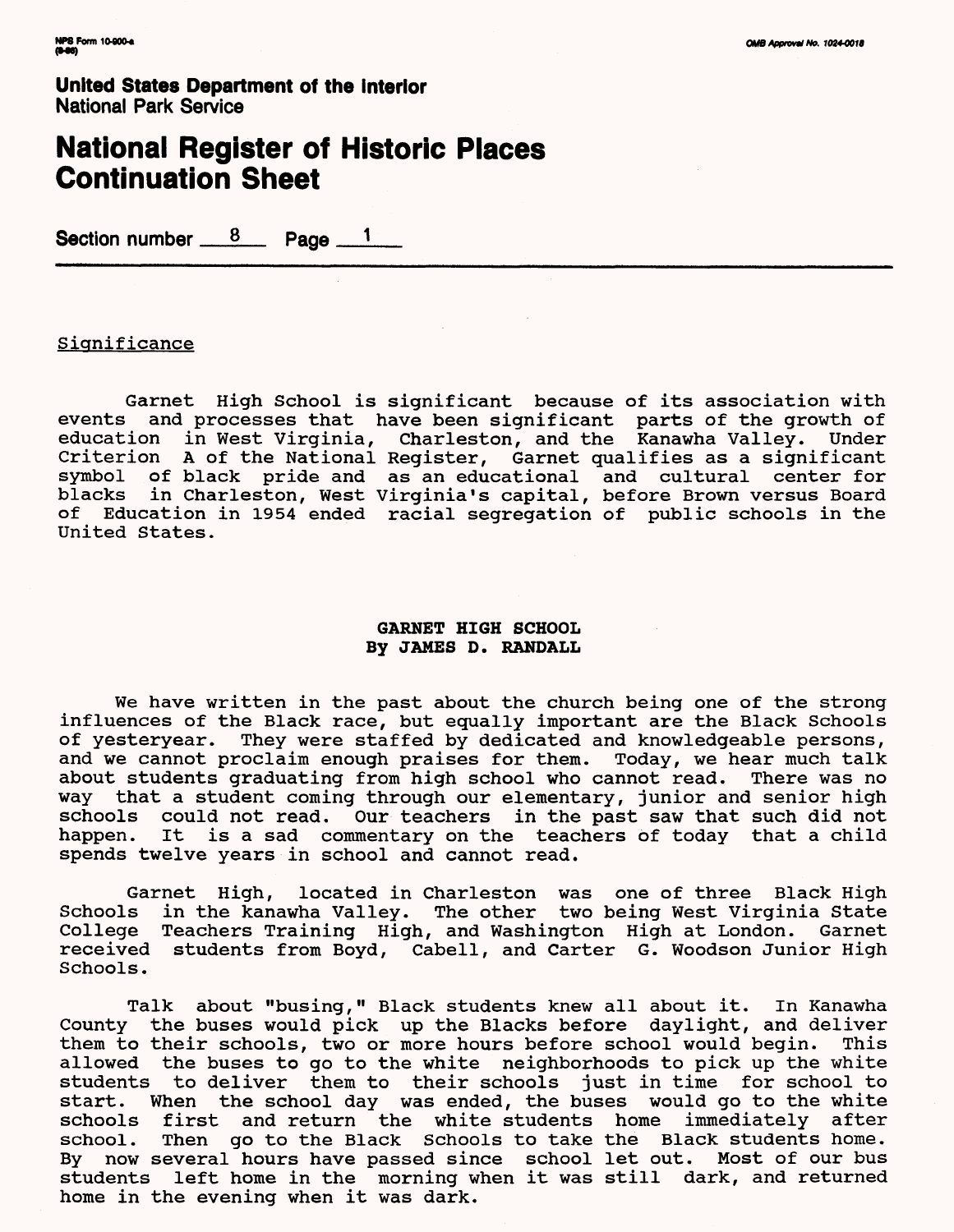# **National Register of Historic Places Continuation Sheet**

Section number  $\frac{8}{2}$  Page  $\frac{2}{2}$ 

Despite this and other hardships, which weren't necessarily recognized at the time, the students and teachers were for the most part one big happy family. This is evident by the number of former Black High School Reunions that take place now throughout the state. This leads to another point-the friendship and enjoyment of the competition among the schools. Football and basketball games, tournaments, commercial and basketball games, tournaments, contests, track meets, play (drama) tournaments, marching bands-all along with academia, contributing to the development of a well rounded student.<br>Our rivals, Douglass (Huntington), Simmons (Montgomery), Washington Our rivals, Douglass (Huntington), Simmons (Montgomery), (London), State Hi (Institute), Kelly Miller (Clarksburg), Sumner (Parkersburg), Dubois (Mount Hope), Aracoma (Logan), Lincoln (Hinton and Wheeling), Conley (Mullens), Gary (Gary), Excelsior (Excelsior), Stratton (Beckley), Byrd Prillerman (Amigo), Park Central (Bluefield), Dunbar (Fairmont), Liberty (Williamson), and Kimball (Kimball) are a part of the esteemed history of Garnet, as Garnet is a part of their esteemed history and all a part of the history of education in the state of West Virginia.

Throughout its fifty-six years of existence, Garnet as a Black High School was guided by four principals, C.W. Boyd, J.F.J. Clark, Scott M. Brown, and Harry E. Dennis.

Mr. Boyd, born in Mt. Sterling, Kentucky, came to Charleston as a teacher in 1892 and organized Garnett High School in 1900. This grew out of a graded school by the same name, being named for Henry Highland Garnett. Although being born a slave in Maryland, Mr. Garnett and his parents escaped from slavery and settled in New York City. He attended school, graduating from college, and continued his education by becoming a minister. He became a leader of the abolitionist movement.

Mr. Boyd was made Garnett's first principal and held that position until 1908 when he became Supervisor of Charleston Negro Public Schools. He later became principal of Boyd Junior High School, when it came into existence. Mr. Boyd retired in 1936 after forty-five years in the teaching profession.

Mr. J.F.J. Clark became Garnett's second principal in 1908. A year later a separate high school building, the first of its kind for the of Negro youths in the state of West Virginia, was constructed on the same plot of ground with the grade school building, located on Jacob Street. The growth of the high school was such that in 1927 a new building, and location was proposed at the corner of Lewis and Shrewsbury Streets. In addition to conventional classrooms, this building included an auditorium, gymnasium, library, cafeteria, special rooms for sewing, domestic science, mechanical drawing, printing, and separate laboratories for chemistry, physics, and biology. Throughout its years the building always maintained its newsness.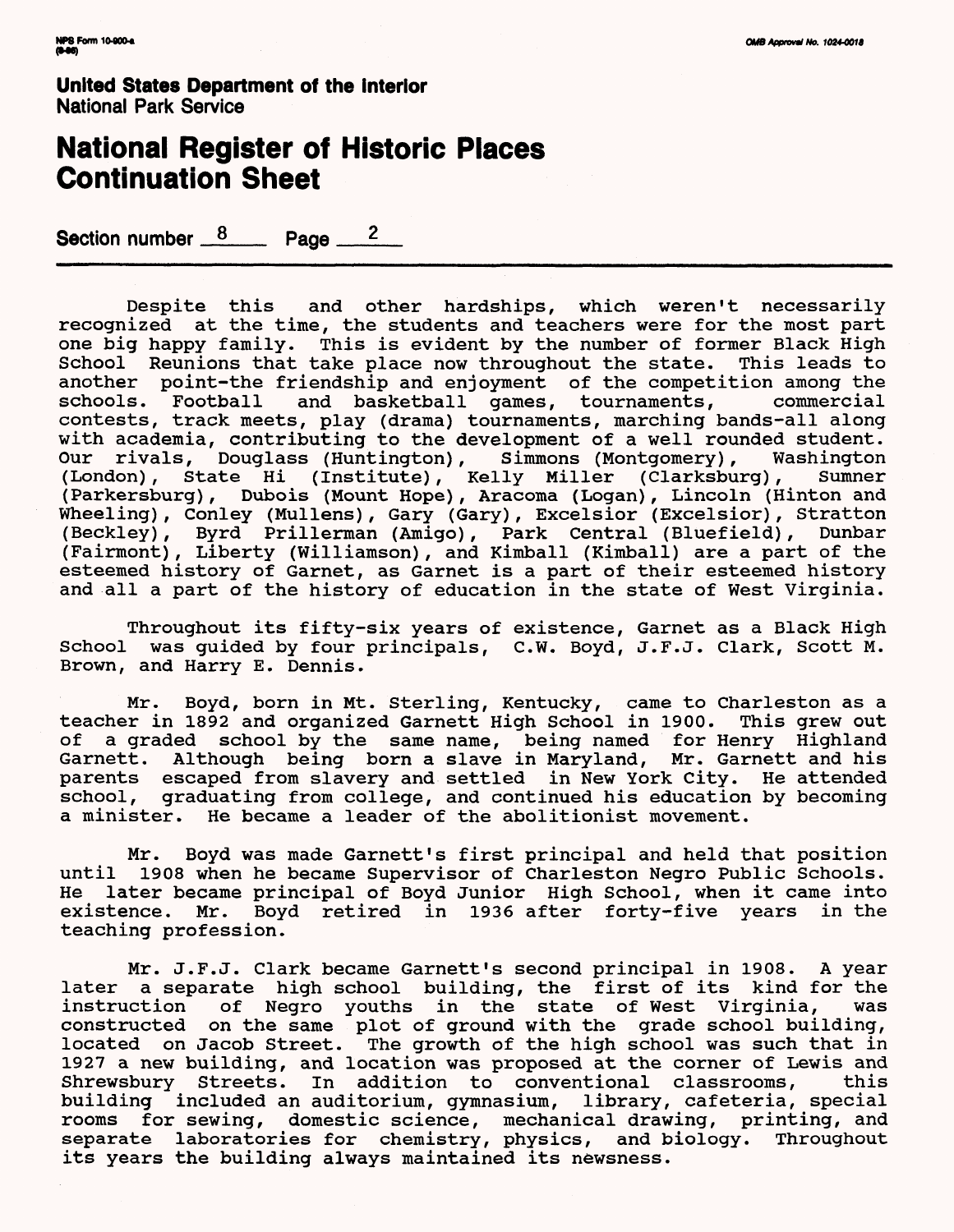# **National Register of Historic Places Continuation Sheet**

Section number  $\frac{8}{2}$  Page  $\frac{3}{2}$ 

There was no campus. We didn't realize the lack of one or complain about not having one. The building opened directly on the streets. Perhaps that is the reason for persons around the country having an attachment for Shrewsbury Street.

It has been said that when the school name was cut in the cornerstone and the arch over the entrance, the stone cutting company omitted one of the 't's in Garnett's name. The Board of Education did not require them to correct the mistake. Thus, after 1929, the school became Garnet, with one 't'.

Under Mr. Clark's leadership, Garnet developed into a first-class senior high school. He retired from active service as principal in May,<br>1946, having served for almost four decades. Many, many students having served for almost four decades. Many, remember Mr. Clark.

September of "46" saw Mr. Scott M. Brown at the helm of Garnet. He had been principal of Wake Forest Junior High for eight years, and principal of Boyd Junior High for two years. He continued the tradition<br>of excellence at Garnet, and in June 1949, he became Assistant excellence at Garnet, and in June 1949, he became Assistant Superintendent of Schools.

September 1949, Mr. Harry E. Dennis became Garnet's fourth and last principal. Prior to coming to Garnet High as principal, Mr. Dennis taught at Dunbar High, Weirton; Lincoln High, Wheeling; West Virginia State College; and was principal of Carter G. Woodson Junior High, St. Albans.

The U.S. Supreme Court's decision of 1954 declaring "separate, but equal" unconstitutional would naturally have its effect on all Black<br>schools. So it was that Mr. Dennis presided at Garnet's last schools. So it was that Mr. Dennis presided at Garnet's commencement May 25, 1956.

Shortly thereafter Garnet lost its identity and became known as John Adams Junior High, but in a later ceremony after a new John Adams was constructed on South Hills, the building was renamed the Garnet Adult Education Center. It so remains today.

From the thousands of students who passed through the halls of Garnet, who are scattered across the country, who are in every walk of life, and who have happy memories, a Great Big Thank You to the principals, teachers, and staff who, at sometime during its fifty-six years, were a part of Garnet's history.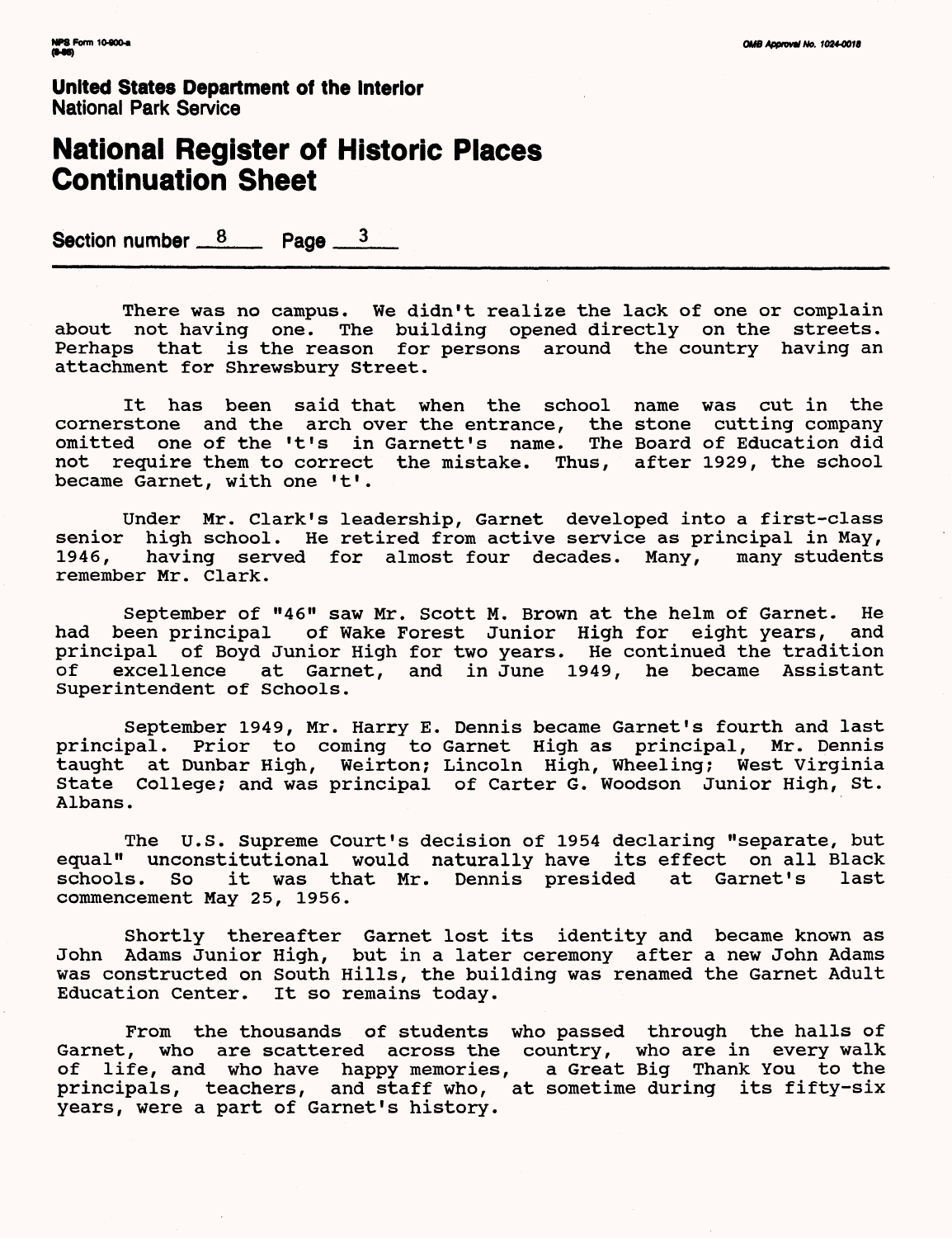## **National Register of Historic Places Continuation Sheet**

Section number  $8 \times 8$  Page  $4 \times 4$ 

Such love of school and each other so exist today that every three or four years a thousand or more former students return home to attend Garnet's Reunion. It is a joyful and heart warming occasion. Garnet will live many more years.

Garnet High was famous in West Virginia for the quality of its<br>ms and curriculum. Its graduates attained renown in many programs and curriculum. Its graduates attained renown in many professional fields such as medicine, dentistry, law, education, social work, music, the airline industry, and the military. Among famous graduates are Tony Brown, host and president of Tony Brown Productions and Tony Brown Journal; Dr. John C. Norman, a leader in thoracic and cardiovascular surgery (his father became West Virginia's first registered black architect and engineer) ; Rev. Leon Sillivan, for over 30 years pastor of the largest black church in Philadelphia and the first black member of the Board of Directors of General Motors Corporation; and Lewis R. Smoot, Sr., president and CEO of the Sherman R. Smoot Company of Columbus, Ohio.

Another significant aspect of Garnet High School is the 1952. addition which meets National Register Criterion Consideration G. This extension of Garnet High School is of local importance as a work of John C. Norman (1892-1967), West Virginia's first registered black architect. Norman attempted to integrate the newer unit with the older using a design obviously contemporary but possessing setbacks, scale, and textures complementary to the older building.

Garnet High School has achieved significance under Criterion Consideration G because of the special importance the building played in the life of the black community before 1956, the year the school closed.<br>An illustration of that importance is the branch library of the of that importance is the branch Charleston library system which located at Garnet. Public library resources were thus made available to the city's black citizens through Garnet High.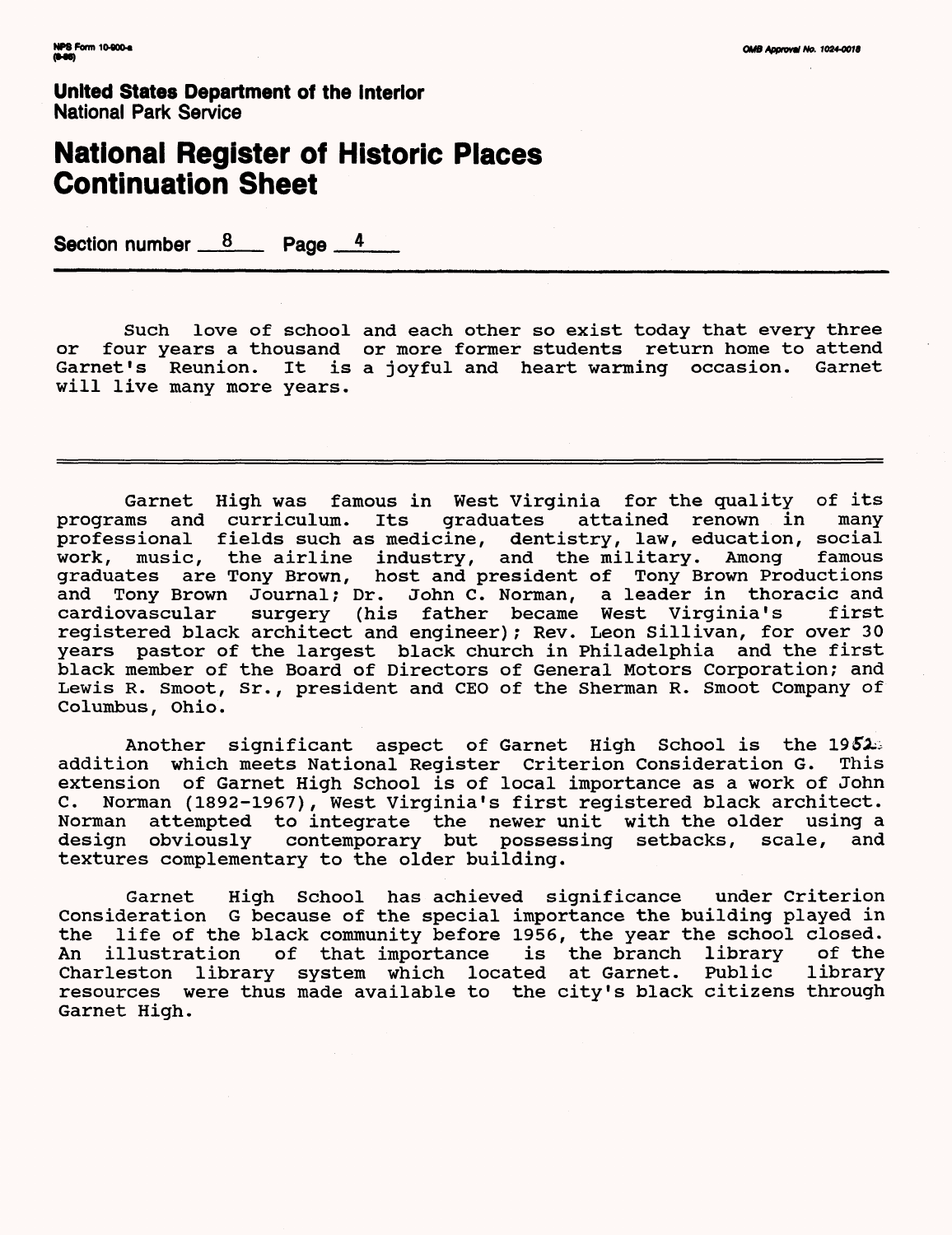# **National Register of Historic Places Continuation Sheet**

Section number  $8 \times 8$  Page  $5 \times 5$ 

#### Period of Significance

The period of significance begins with the construction of the building, 1928-29, and extends to the year of the building's closure in 1956. The excellent state of the building's preservation is the result of the pride that both the black community and student showered upon it during the decades of its service to Charleston area blacks.

#### The Garnet High School Name

Garnet High School was named for Henry Highland Garnett<br>(1815-1882), a noted black clergyman, abolitionist, and diplomat. a noted black clergyman, abolitionist, and diplomat. Garnett was born in Maryland, a descendant of Mandigo peoples of African Sudan. Escaping from slavery, Garnett settled with his parents in New York City. After graduation from Oneida Institute near Utica, N.Y., Garnett became a leader in the abolitionist movement. Active in Great Britain and in international peace movements Garnett was appointed U.S. Consul General to Liberia by President Garfield.